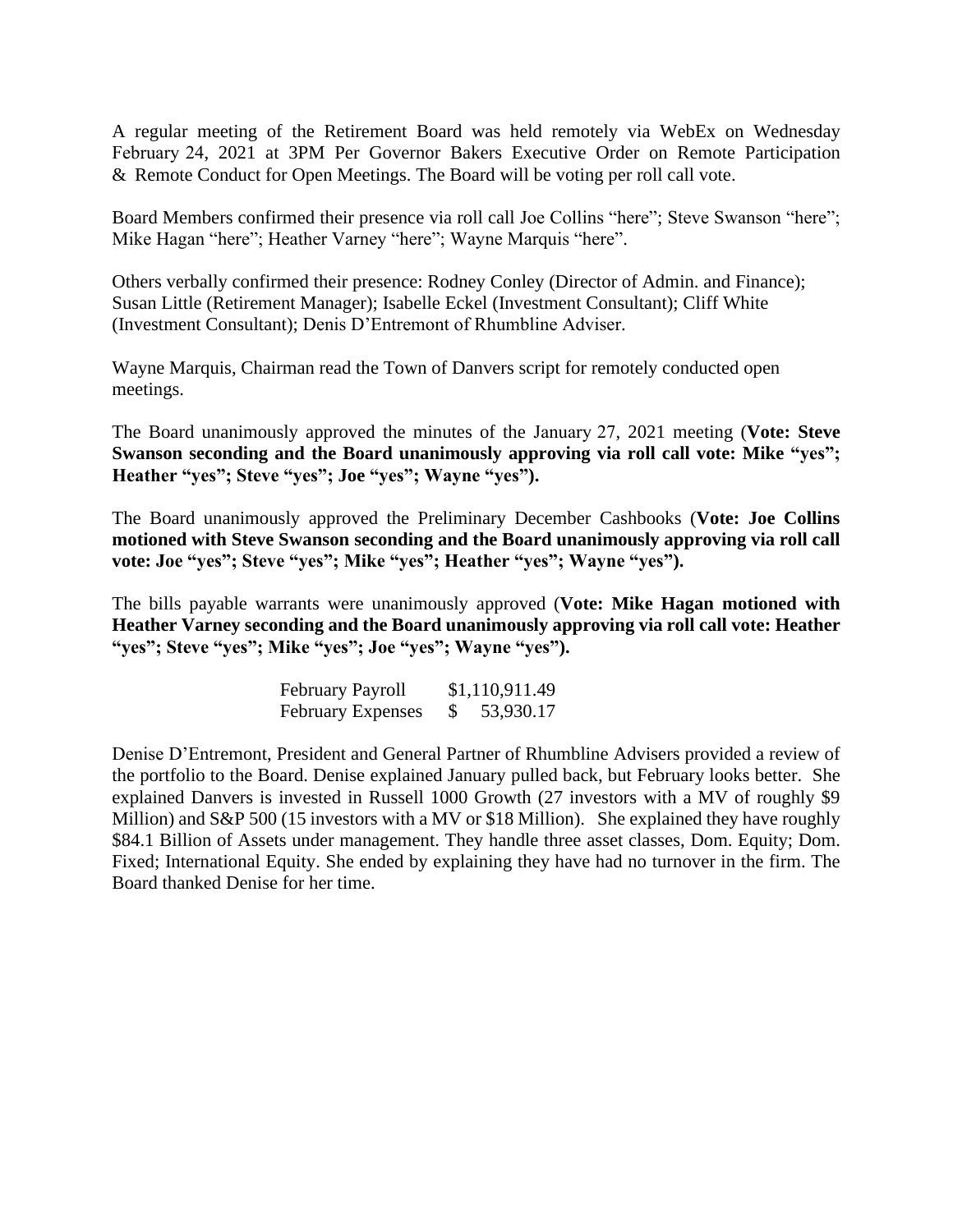Purchases were unanimously accepted (**Vote: Heather Varney motioned with Steve Swanson seconding and the Board unanimously approving via roll call vote: Heather "yes"; Steve "yes"; Mike "yes"; Joe "yes"; Wayne "yes").**

Sales were unanimously accepted (**Vote: Mike Hagan motioned with Joe Collins seconding and the Board unanimously approving via roll call vote: Mike "yes"; Steve "yes"; Joe "yes"; Heather "yes"; Wayne "yes").**

SECURITIES PURCHASED:

| <b>BMO</b> February |                                      |                       |                                          |  |  |
|---------------------|--------------------------------------|-----------------------|------------------------------------------|--|--|
| 1494                | <b>Amkor Technology Inc</b>          | 407                   | Myr Group Inc                            |  |  |
| 969                 | Astec Industries Inc                 | 212                   | Meritage Homes Corp                      |  |  |
| 1877                | <b>Century Communities Inc.</b>      | 918                   | Movado Group Inc                         |  |  |
| 730                 | <b>Computer Programs and Systems</b> | 568                   | <b>National Storage Affiliates Trust</b> |  |  |
| 1830                | Digi International Inc               | 1627                  | Now Inc                                  |  |  |
| 433                 | <b>Eastgroup Properties Inc</b>      | 1619                  | Potlatchdeltic Corp                      |  |  |
| 2060                | <b>Federated Hermes Inc</b>          | 3082                  | Proassurance Corp                        |  |  |
| 819                 | <b>First Industrial Realty Trust</b> | 2559                  | Schneider National Inc                   |  |  |
| 447                 | <b>Flagstar Bancorp Inc</b>          | 2504                  | Tegna Inc                                |  |  |
| 1149                | Gray Television Inc                  | 1135                  | <b>Trustmark Corp</b>                    |  |  |
| 681                 | Kimball International Inc            | 2041                  | <b>UMH</b> Properties Inc                |  |  |
| 1801                | <b>Lexington Realty Trust</b>        | 1344                  | Virtu Financial Inc                      |  |  |
| 404                 | M/I Homes Inc                        |                       |                                          |  |  |
|                     |                                      |                       |                                          |  |  |
|                     |                                      | <b>Eagle February</b> |                                          |  |  |
| 412                 | <b>Comcast Corp</b>                  | 113                   | Liberty Broadband Corp                   |  |  |

## SECURITIES SOLD:

|      | <b>BMO February</b>                      |      |                                |  |
|------|------------------------------------------|------|--------------------------------|--|
| 1515 | Alexander & Baldwin Inc                  | 954  | Hilltop Holdings Inc           |  |
| 7615 | <b>Boston Private Financial Holdings</b> | 3421 | Kar Auction Services Inc       |  |
| 2551 | CBIZ Inc                                 | 1771 | KB Home                        |  |
| 737  | Cadence Bancorp                          | 748  | Korn Ferry                     |  |
| 968  | Carpenter Technology Corp                | 912  | Netscout Systems Inc           |  |
| 3797 | <b>Commercial Metals Co</b>              | 4126 | <b>Physicians Realty Trust</b> |  |
| 248  | Crane Co                                 | 1574 | <b>Red Rock Resorts Inc.</b>   |  |
| 183  | Echo Global Logistics Inc                | 173  | Seneca Foods Corp              |  |
| 1528 | <b>HMS</b> Holdings Corp                 | 232  | Southwest Gas Holdings Inc     |  |
| 547  | <b>Hancock Whitney Corp</b>              | 693  | <b>Surgery Partners Inc.</b>   |  |
| 461  | <b>Heartland Financial USA Inc</b>       | 507  | <b>WSFS Financial Corp</b>     |  |
| 1700 | Heritage Insurance Holdings Inc          |      |                                |  |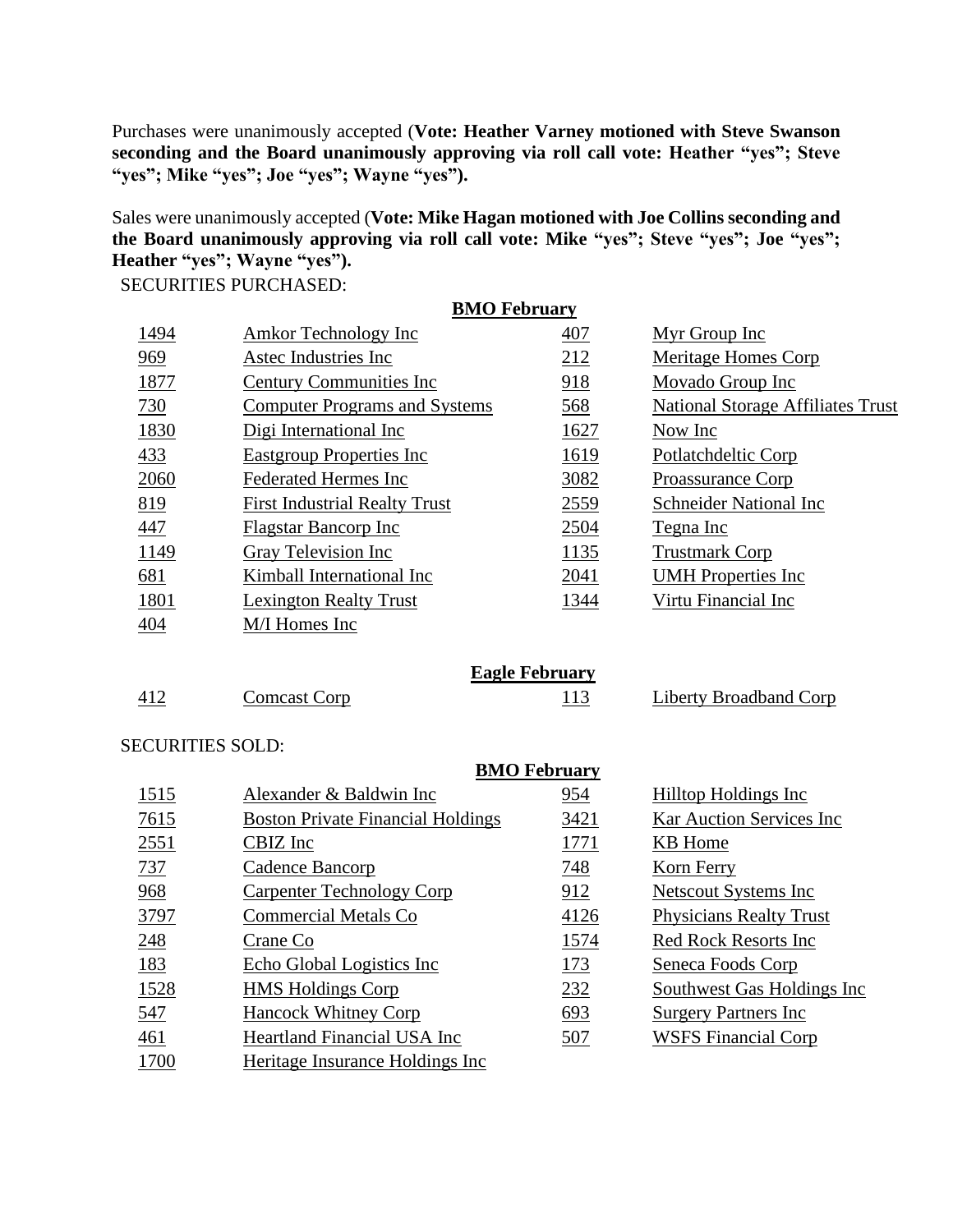| Facebook Inc                  | <u>448</u> | Marriot International Inc/MD |
|-------------------------------|------------|------------------------------|
| Hilton Worldwide Holdings Inc |            |                              |
|                               |            | <b>Eagle January</b>         |

|    | <b>Eagle February</b> |  |                |  |
|----|-----------------------|--|----------------|--|
| 43 | Alphabet Inc-Cl C     |  | Microsoft Corp |  |

The Board unanimously approved the following new members:

**Elinor Stockman,** Rec. Dept. – remote Group Leader, start date 9/21/2020 (**Vote: Joe Collins motioned with Steve Swanson seconding and the Board unanimously approving via roll call vote: Heather "yes"; Steve "yes"; Mike "yes"; Joe "yes"; Wayne "yes").**

The Board unanimously approved the military buyback of: Frank Backry, 2 yrs. Military service, totaling \$5,673.76 (**Vote: Joe Collins motioned with Steve Swanson seconding and the Board unanimously approving via roll call vote: Heather "yes"; Steve "yes"; Mike "yes"; Joe "yes"; Wayne "yes").**

Rodney Conley reviewed items of interest with the Board: Rodney updated on the FY22 balanced budget; S&P reaffirmed the AAA rating.

Cliff White and Isabelle Eckel of Morgan Stanley Graystone updated the Board on portfolio performance/investment policy and other items of interest. Cliff explained January took a breather with performance -07 versus the strategic benchmark of -.05. The 1-year results are all COVID +13.26 versus strategic benchmark of +11.84%, Three-year results still contain Lyrical and the "since inception" results  $+7.67\%$  versus benchmark  $+7.73\%$  (inline with our actuarial assumption. Isabelle explained are MV is \$138 Million versus October 2020 of \$124 Million. PRIT International is the largest allocation of \$25 Million. The portfolio is in complete compliance. Cliff explained the recovery depends on the Vaccine rollout reaching  $60 - 70\%$ . Wayne asked if stimulus would do anything. Cliff answered, stimulus is priced into the market, with the middle class banking their payments, this will help fuel the takeoff. Mike asked if BMO performance made sense. Is this something they thought would do well but did not. Cliff answered yes, but they are positioned to do well in the recovery, the pandemic changed the field.